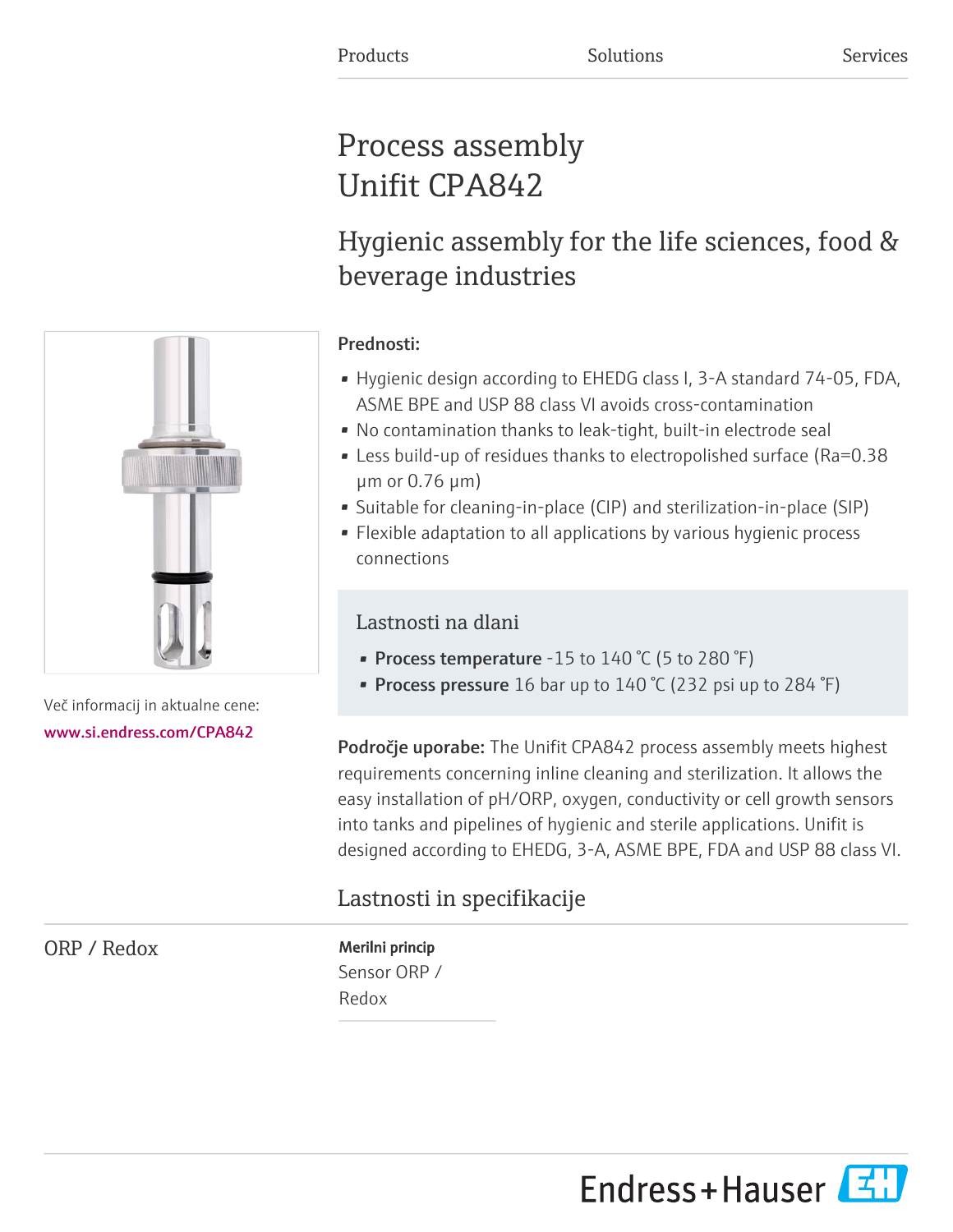## pH Merilni princip

Potentiometric

#### Application

Food & Beverage, Life Science, Process

## Installation

Fixed installation assembly

## Characteristic

Open and closed tank, piping

#### Design

Hygienic assembly with corresponding process connections 12 mm electrodes Optional with protection guard Optional with leakage control

## Material

Holder: stainless steel 1.4404 Seals: EPDM, FKM, FFKM, all seals are FDA conform, USP Class VI

#### Dimension

Immersion depth: 29.5 to 86.5 mm (1.16 to 3.4 inch)

### Process temperature

-15 to 140 °C (5 to 280 °F)

#### Process pressure

16 bar up to 140 °C (232 psi up to 284 °F)

#### Connection

DN25 standard, DN25 B.Braun, Clamp 1.5" (short and long), Clamp 1.5'' angled at 15°, Clamp 2", Varivent flange N, dairy fitting DN50